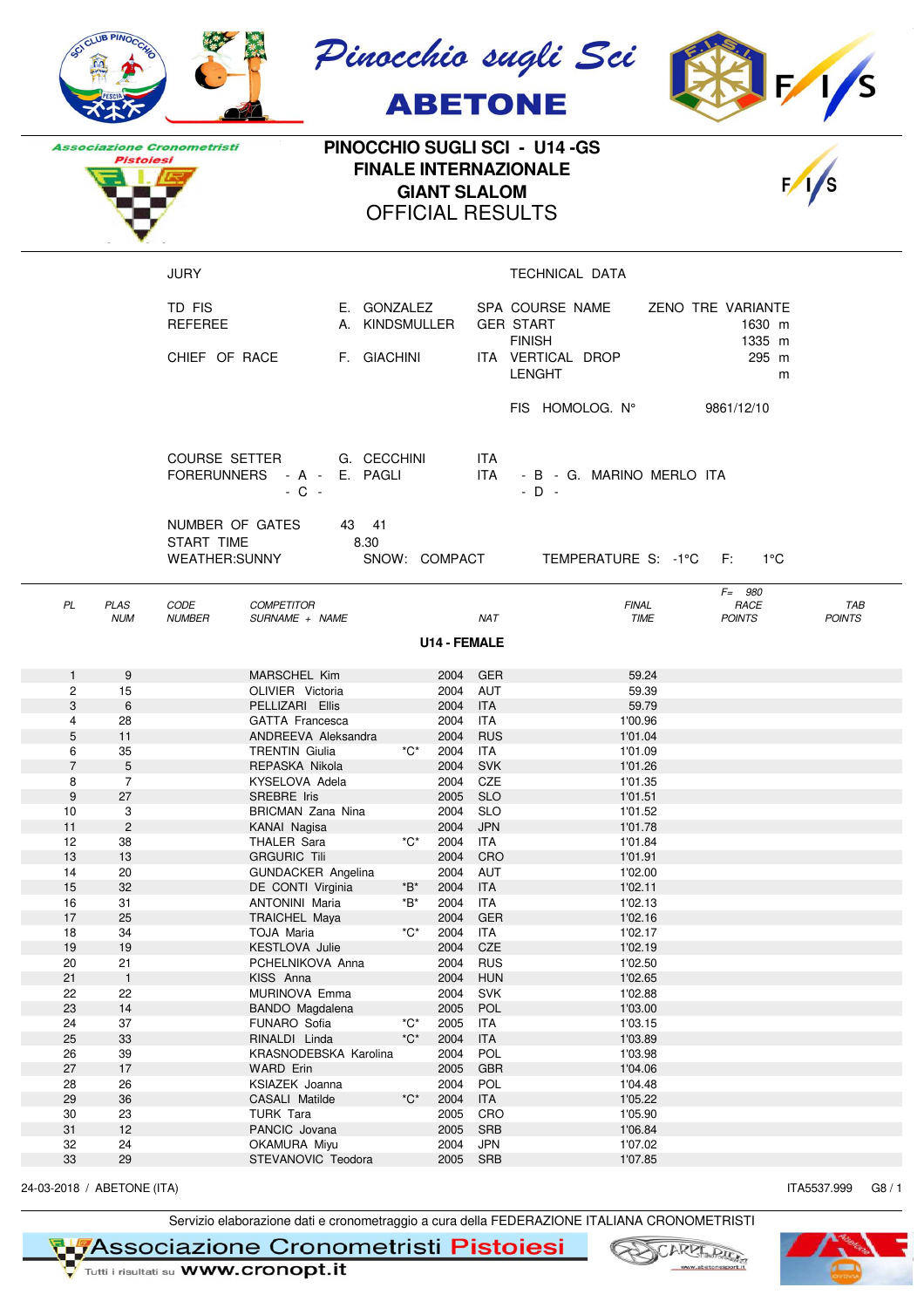



| <b>PL</b> | <b>PLAS</b><br><b>NUM</b> | CODE<br><b>NUMBER</b> | <b>COMPETITOR</b><br>SURNAME + NAME   |   |                     | <b>NAT</b> | <b>FINAL</b><br>TIME | $F = 980$<br>RACE<br><b>POINTS</b> | TAB<br><b>POINTS</b> |
|-----------|---------------------------|-----------------------|---------------------------------------|---|---------------------|------------|----------------------|------------------------------------|----------------------|
|           |                           |                       |                                       |   | <b>U14 - FEMALE</b> |            |                      |                                    |                      |
| 34        | 16                        |                       | <b>DIMITROF Evridiki</b>              |   | 2004                | GRE        | 1'08.48              |                                    |                      |
| 35        | $\overline{4}$            |                       | CSIKI Timea                           |   | 2004                | RUM        | 1'09.35              |                                    |                      |
| 36        | 10                        |                       | MOSKOVA Anna                          |   | 2004                | BUL        | 1'09.67              |                                    |                      |
| 37        | 30                        |                       | <b>BLAGOJEVIC Isidora</b>             |   | 2004                | <b>SRB</b> | 1'11.31              |                                    |                      |
| 38        | 18                        |                       | ASVESTA Anna                          |   | 2005                | GRE        | 1'12.57              |                                    |                      |
|           |                           |                       | DID NOT START  0<br>DID NOT FINISH  1 |   |                     |            |                      |                                    |                      |
|           | 8                         |                       | RABOU Noa                             |   | 2004                | <b>NED</b> |                      |                                    |                      |
|           |                           | <b>DISQUALIFIED</b>   | $\cdots$                              | 0 |                     |            |                      |                                    |                      |

The Technical Delegate E. GONZALEZ (SPA)

24-03-2018 / ABETONE (ITA) 17A5537.999 G8 / 2

Servizio elaborazione dati e cronometraggio a cura della FEDERAZIONE ITALIANA CRONOMETRISTI

**T Metal Secondia Secondia 21010 Cronometristi Pistoiesi**<br>The Tunti i risultati su **www.cronopt.it** 



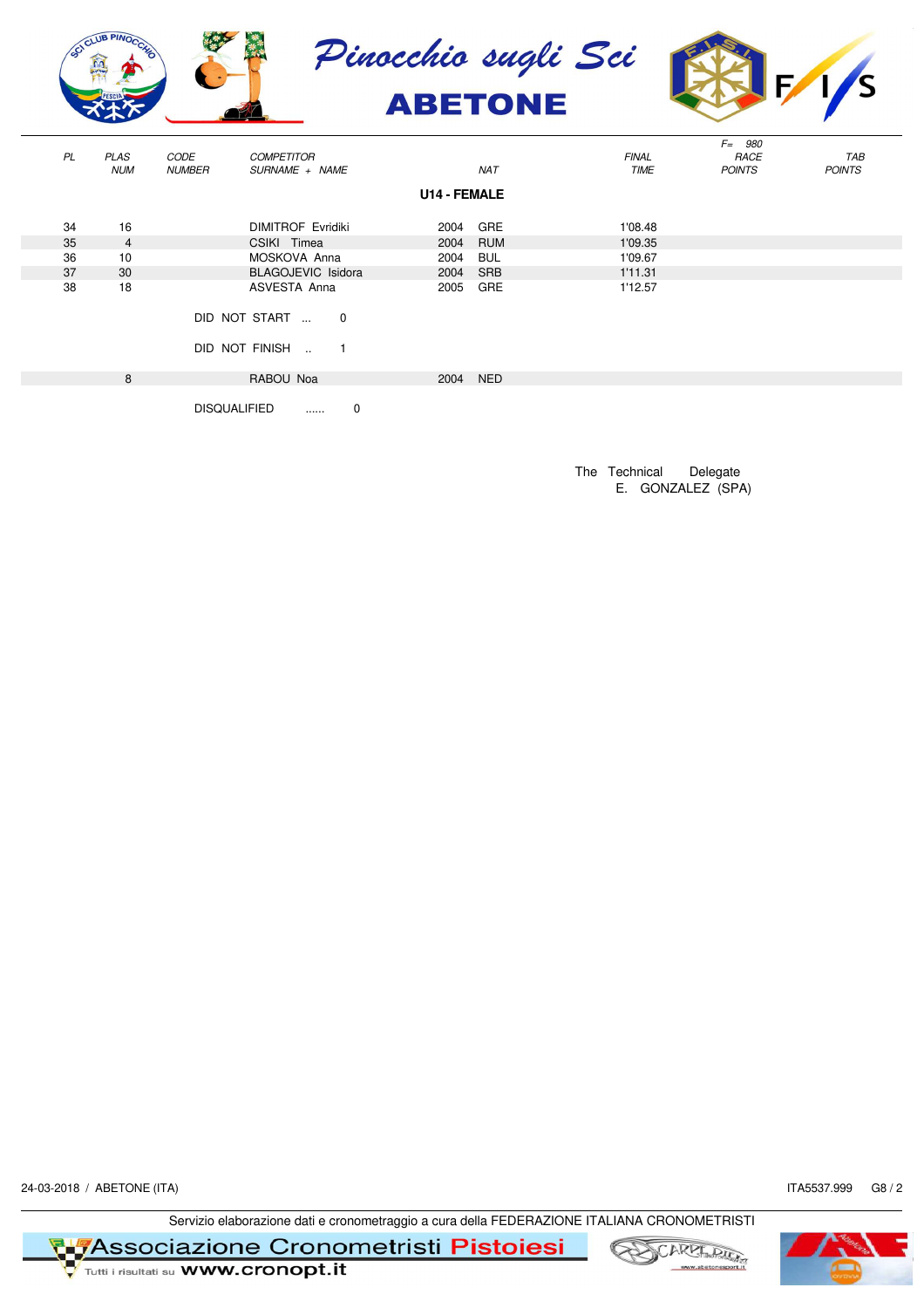|                | CLUB PINOCO               |                                                |                                                                   |                               |                      |                          | Pinocchio sugli Sci<br><b>ABETONE</b>                |                                       |                      |
|----------------|---------------------------|------------------------------------------------|-------------------------------------------------------------------|-------------------------------|----------------------|--------------------------|------------------------------------------------------|---------------------------------------|----------------------|
|                |                           | <b>Associazione Cronometristi</b>              |                                                                   |                               |                      |                          | PINOCCHIO SUGLI SCI - U14 -GS                        |                                       |                      |
|                | Pistoiesi                 |                                                |                                                                   |                               |                      |                          | <b>FINALE INTERNAZIONALE</b>                         |                                       |                      |
|                |                           |                                                |                                                                   | <b>OFFICIAL RESULTS</b>       | <b>GIANT SLALOM</b>  |                          |                                                      |                                       |                      |
|                |                           |                                                |                                                                   |                               |                      |                          |                                                      |                                       |                      |
|                |                           | <b>JURY</b>                                    |                                                                   |                               |                      |                          | TECHNICAL DATA                                       |                                       |                      |
|                |                           | TD FIS<br><b>REFEREE</b>                       |                                                                   | E. GONZALEZ<br>A. KINDSMULLER |                      |                          | SPA COURSE NAME<br><b>GER START</b><br><b>FINISH</b> | ZENO TRE VARIANTE<br>1630 m<br>1335 m |                      |
|                |                           | CHIEF OF RACE                                  | F. GIACHINI                                                       |                               |                      |                          | ITA VERTICAL DROP<br><b>LENGHT</b>                   | 295 m<br>m                            |                      |
|                |                           |                                                |                                                                   |                               |                      |                          | FIS HOMOLOG. N°                                      | 9861/12/10                            |                      |
|                |                           |                                                | COURSE SETTER G. CECCHINI<br>FORERUNNERS - A - E. PAGLI<br>$-C -$ |                               |                      | ITA<br><b>ITA</b>        | - B - G. MARINO MERLO ITA<br>$-D -$                  |                                       |                      |
|                |                           | NUMBER OF GATES<br>START TIME<br>WEATHER:SUNNY | 43 41<br>8.30                                                     | SNOW: COMPACT                 |                      |                          | TEMPERATURE S: -1°C F:                               | 1°C                                   |                      |
| PL             | <b>PLAS</b><br><b>NUM</b> | CODE<br><b>NUMBER</b>                          | <b>COMPETITOR</b><br>SURNAME + NAME                               |                               |                      | <b>NAT</b>               | <b>FINAL</b><br>TIME                                 | $F = 980$<br>RACE<br><b>POINTS</b>    | TAB<br><b>POINTS</b> |
|                |                           |                                                |                                                                   |                               | U14 - MALE           |                          |                                                      |                                       |                      |
| $\mathbf{1}$   | 50                        |                                                | <b>BERNARDI</b> Gregorio                                          |                               | 2004 ITA             |                          | 59.03                                                |                                       |                      |
| $\mathbf{2}$   | 53                        |                                                | FURAEV Oleg                                                       |                               | 2004 RUS             |                          | 59.70                                                |                                       |                      |
| 3<br>4         | 83<br>82                  |                                                | FERRETTI Jacopo<br>GRAZIANO Luigi                                 | *B*<br>*B*                    | 2004 ITA<br>2004 ITA |                          | 1'00.46<br>1'00.68                                   |                                       |                      |
| 5              | 55                        |                                                | RUFFINI Robert                                                    |                               | 2004                 | SVK                      | 1'00.76                                              |                                       |                      |
| 6              | 56                        |                                                | ORESIC Otto                                                       |                               |                      | 2004 CRO                 | 1'00.99                                              |                                       |                      |
| $\overline{7}$ | 65                        |                                                | <b>WAGNER Paul</b>                                                |                               | 2004 AUT             |                          | 1'01.06                                              |                                       |                      |
| 8<br>9         | 71<br>84                  |                                                | VEIT Silvan<br>CHIESA Leo                                         | $^{\ast}C^{\ast}$             | 2004<br>2004 ITA     | GER                      | 1'01.11<br>1'01.47                                   |                                       |                      |
| 10             | 79                        |                                                | COMPLOJ Marc                                                      |                               | 2004                 | ITA                      | 1'01.49                                              |                                       |                      |
| 11             | 63                        |                                                | <b>IVANOV Andrei</b>                                              |                               | 2004                 | <b>RUS</b>               | 1'01.74                                              |                                       |                      |
| 12             | 42                        |                                                | SOSNOWSKI Mikolaj                                                 |                               | 2004                 | POL                      | 1'01.77                                              |                                       |                      |
| $13$           | 86                        |                                                | SALVATI Lorenzo                                                   | *C*                           | 2004                 | ITA                      | 1'01.91                                              |                                       |                      |
| 14<br>15       | 45<br>90                  |                                                | KLIMA Oskar<br>GRIMALDI Edoardo                                   | ${}^\star \mathrm{C}^\star$   | 2004<br>2004         | CZE<br><b>ITA</b>        | 1'02.02<br>1'02.14                                   |                                       |                      |
| 16             | 67                        |                                                | ZBASNIK Niko                                                      |                               | 2004                 | CRO                      | 1'02.45                                              |                                       |                      |
| $17$           | 85                        |                                                | GIRARDI Edoardo                                                   | $^{\star}C^{\star}$           | 2004                 | <b>ITA</b>               | 1'02.48                                              |                                       |                      |
| 18             | 61                        |                                                | <b>CLAUSING Mees</b>                                              |                               | 2004                 | <b>NED</b>               | 1'02.51                                              |                                       |                      |
| 19             | 89                        |                                                | ALLASSINA Fabio                                                   | $^{\star}C^{\star}$           | 2004                 | <b>ITA</b>               | 1'02.55                                              |                                       |                      |
|                | 77                        |                                                | KIERKOWSKI Juliusz                                                |                               | 2004                 | POL                      | 1'02.55                                              |                                       |                      |
| 21<br>22       | 52<br>91                  |                                                | NAGASAWA Soma<br><b>BORDON Eik</b>                                | $^{\ast}C^{\ast}$             | 2004<br>2004         | <b>JPN</b><br>ITA        | 1'02.61<br>1'02.69                                   |                                       |                      |
|                | 88                        |                                                | <b>BARSANTI Pietro</b>                                            | $^{\star}C^{\star}$           | 2004                 | <b>ITA</b>               | 1'02.69                                              |                                       |                      |
| 24             | 48                        |                                                | <b>KRAUSS Lukas</b>                                               |                               | 2005                 | GER                      | 1'02.70                                              |                                       |                      |
| 25             | 72                        |                                                | <b>ZUPANCIC Filip</b>                                             |                               | 2004                 | <b>SLO</b>               | 1'02.97                                              |                                       |                      |
| 26             | 73                        |                                                | STEENSTRA Lars                                                    |                               | 2004                 | <b>NED</b>               | 1'03.06                                              |                                       |                      |
| 27             | 78                        |                                                | CARRICK-SMITH Luca                                                |                               | 2005                 | <b>GBR</b>               | 1'03.10                                              |                                       |                      |
| 28<br>29       | 62<br>49                  |                                                | MICHALKA Martin<br>HOZMANN Rudolf                                 |                               | 2004<br>2004         | <b>SVK</b><br><b>HUN</b> | 1'03.28<br>1'03.37                                   |                                       |                      |
| 30             | 87                        |                                                | <b>SKERK Maks</b>                                                 | $^{\star}C^{\star}$           | 2004                 | ITA                      | 1'03.38                                              |                                       |                      |
| 31             | 66                        |                                                | <b>GALVAS Matyas</b>                                              |                               | 2004                 | CZE                      | 1'03.47                                              |                                       |                      |
| 32             | 92                        |                                                | BIANCHI Luca                                                      | *C*                           | 2004                 | <b>ITA</b>               | 1'03.80                                              |                                       |                      |
| 33             | 94                        |                                                | SZELAG Piotr                                                      |                               | 2004                 | POL                      | 1'03.93                                              |                                       |                      |

24-03-2018 / ABETONE (ITA) G8 / 1

Servizio elaborazione dati e cronometraggio a cura della FEDERAZIONE ITALIANA CRONOMETRISTI



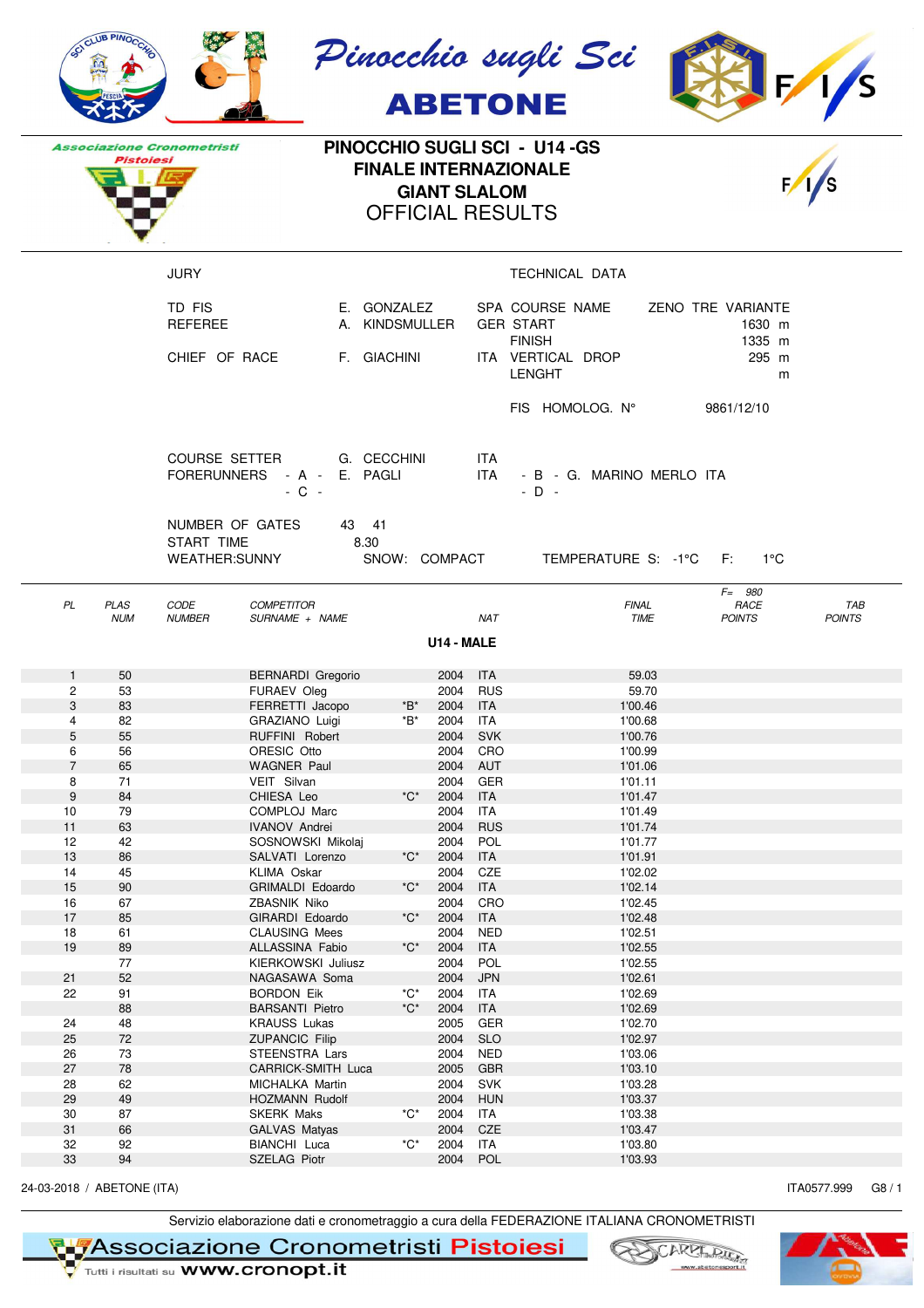







|    |             |               |                               |                     |            |            |              | $F = 980$     |               |
|----|-------------|---------------|-------------------------------|---------------------|------------|------------|--------------|---------------|---------------|
| PL | <b>PLAS</b> | CODE          | <b>COMPETITOR</b>             |                     |            |            | <b>FINAL</b> | RACE          | <b>TAB</b>    |
|    | <b>NUM</b>  | <b>NUMBER</b> | SURNAME + NAME                |                     |            | <b>NAT</b> | <b>TIME</b>  | <b>POINTS</b> | <b>POINTS</b> |
|    |             |               |                               |                     | U14 - MALE |            |              |               |               |
|    |             |               |                               |                     |            |            |              |               |               |
| 34 | 74          |               | PAL Krisztian                 |                     | 2004       | HUN        | 1'03.99      |               |               |
| 35 | 81          |               | <b>BLACK Georg</b>            |                     | 2005       | <b>GBR</b> | 1'04.63      |               |               |
| 36 | 51          |               | <b>KADRNKA Markus</b>         |                     | 2004       |            | 1'04.72      |               |               |
|    |             |               |                               |                     |            | <b>GBR</b> |              |               |               |
| 37 | 93          |               | SAMBUGARO Filippo             | $^{\star}C^{\star}$ | 2004       | <b>ITA</b> | 1'04.74      |               |               |
| 38 | 75          |               | SALENKO Andrii                |                     | 2005       | <b>UKR</b> | 1'04.97      |               |               |
| 39 | 60          |               | <b>VOJNOVIC Dusan</b>         |                     | 2004       | <b>SRB</b> | 1'05.08      |               |               |
| 40 | 58          |               | <b>KRASHNIAK Alexander</b>    |                     | 2004       | <b>BUL</b> | 1'05.19      |               |               |
| 41 | 76          |               | <b>OHASHI Masato</b>          |                     | 2005       | <b>JPN</b> | 1'05.35      |               |               |
| 42 | 41          |               | KORZHUK Vasyl                 |                     | 2004       | <b>UKR</b> | 1'05.52      |               |               |
| 43 | 80          |               | <b>ANGELOV Mihail</b>         |                     | 2004       | <b>BUL</b> | 1'06.07      |               |               |
| 44 | 95          |               | <b>KORCZAK Tomasz</b>         |                     | 2004       | <b>POL</b> | 1'06.91      |               |               |
| 45 | 59          |               | <b>IOANNIDES</b> Theodoros    |                     | 2004       | <b>CYP</b> | 1'07.49      |               |               |
| 46 | 70          |               | <b>MARKIDES Elyas</b>         |                     | 2004       | <b>CYP</b> | 1'07.98      |               |               |
| 47 | 69          |               | <b>KOLEV Julian</b>           |                     | 2004       | <b>BUL</b> | 1'08.03      |               |               |
| 48 | 68          |               | SOTIROPOULOS Dimitrios        |                     | 2004       | GRE        | 1'08.48      |               |               |
| 49 | 44          |               | <b>BALAZS Szabolcs</b>        |                     | 2004       | <b>RUM</b> | 1'08.92      |               |               |
| 50 | 46          |               | <b>GEISLER Fabian</b>         |                     | 2004       | <b>AUT</b> | 1'09.24      |               |               |
| 51 | 43          |               | <b>CHARTOLANI Mikheil</b>     |                     | 2004       | <b>GEO</b> | 1'10.33      |               |               |
| 52 | 64          |               | <b>GOTSIRIDZE Konstantine</b> |                     | 2005       | GEO        | 1'13.99      |               |               |
| 53 | 47          |               | <b>VANNUCCI Enrico</b>        |                     | 2004       | <b>RSM</b> | 1'15.75      |               |               |
|    |             |               |                               |                     |            |            |              |               |               |
|    |             |               | DID NOT START<br>0            |                     |            |            |              |               |               |

DID NOT FINISH .. 2

| 54  | <b>KOROLIS Vasileios</b> | 2004 GRE |  |
|-----|--------------------------|----------|--|
| -57 | ADAMEK Anze              | 2004 SLO |  |
|     |                          |          |  |

DISQUALIFIED ...... 0

The Technical Delegate E. GONZALEZ (SPA)

24-03-2018 / ABETONE (ITA) 17A0577.999 G8 / 2

Servizio elaborazione dati e cronometraggio a cura della FEDERAZIONE ITALIANA CRONOMETRISTI

**Associazione Cronometristi Pistoiesi**<br>Tutti i risultati su WWW.cronopt.it





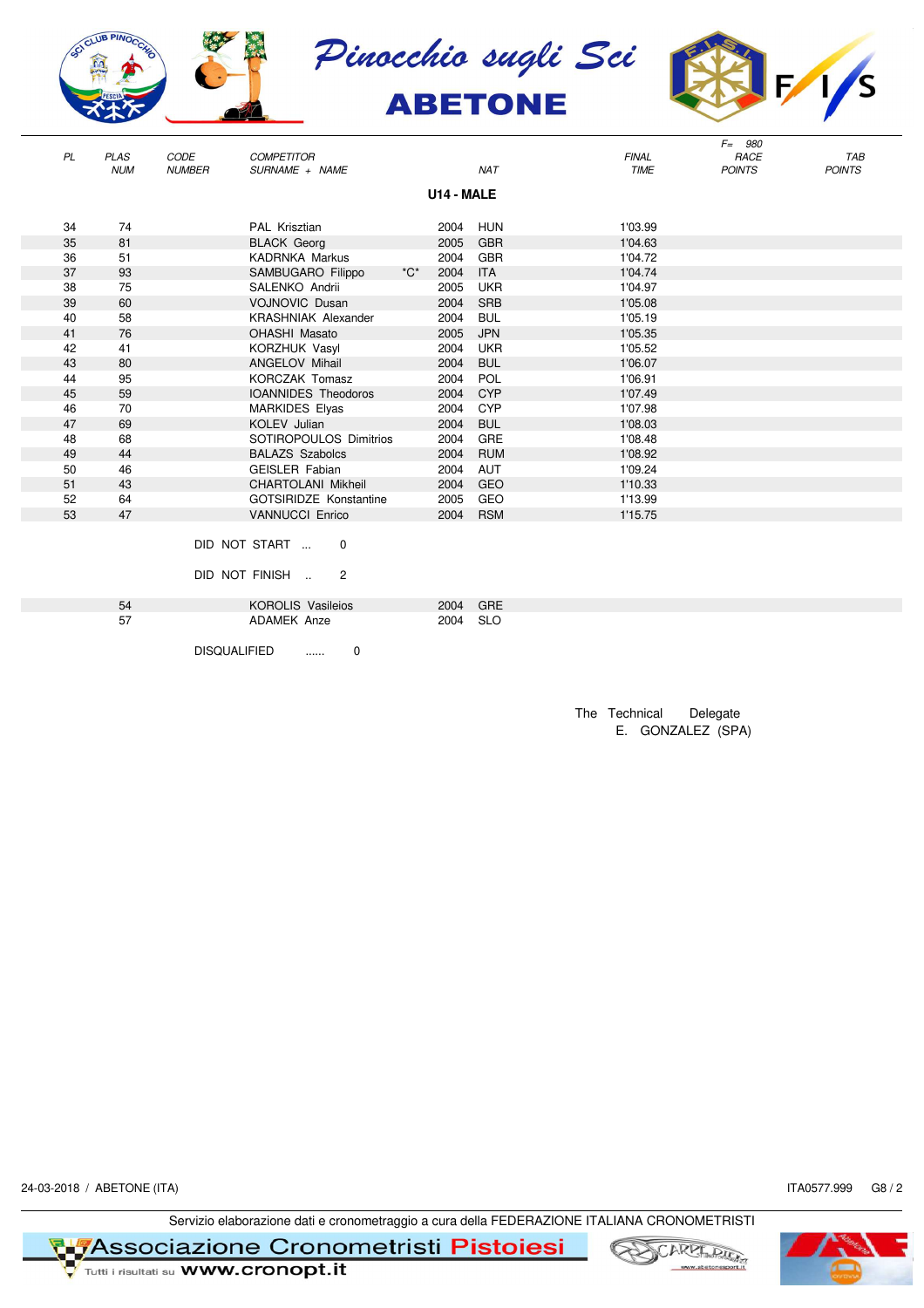

**Pistoiesi** 





**TROFEO PINOCCHIO SUGLI SCI - U16 GS Associazione Cronometristi FINALE INTERNAZIONALE GIANT SLALOM** OFFICIAL RESULTS



|                                 | <b>JURY</b>                                                  |                                                      |                       | TECHNICAL DATA                                                    |                                                                                                  |
|---------------------------------|--------------------------------------------------------------|------------------------------------------------------|-----------------------|-------------------------------------------------------------------|--------------------------------------------------------------------------------------------------|
|                                 | TD FIS<br>REFEREE                                            | F. MAIDA<br>M. PONATO                                | ITA START             | ITA COURSE NAME<br><b>FINISH</b>                                  | ZENO TRE VARIANTE<br>1630 m<br>1335 m                                                            |
|                                 | CHIEF OF RACE                                                | G. CECCHINI                                          | ITA                   | VERTICAL DROP                                                     | 295 m                                                                                            |
|                                 |                                                              |                                                      |                       | FIS HOMOLOG. N°                                                   | 9861/12/10<br>9861/12/10                                                                         |
|                                 | COURSE SETTER<br><b>FORERUNNERS</b><br>$- A -$<br>$-B -$     | 1st RUN<br>G. PACI<br>BARTOLI<br>O.<br>E.<br>BILLERI | ITA.<br>ITA.<br>ITA.  | 2nd RUN<br>G. KINDSMULLER<br>- A - O. BARTOLI<br>- B - E. BILLERI | <b>GER</b><br>ITA.<br><b>ITA</b>                                                                 |
|                                 | NUMBER OF FEATURES<br>START TIME<br><b>WEATHER:SUNNY</b>     | - 38<br>40<br>9.00<br>SNOW: SOFT                     |                       | 42 40<br>11.15<br>TEMPERATURE S: -1°C F:                          | $1^{\circ}$ C                                                                                    |
| PL<br><b>PLAS</b><br><b>NUM</b> | CODE<br><b>COMPETITOR</b><br><b>NUMBER</b><br>SURNAME + NAME | <b>NAT</b>                                           | 1stRUN<br><b>TIME</b> | 2ndRUN<br><b>TIME</b>                                             | $F = 980$<br><b>TAE</b><br><b>FINAL</b><br><b>POINTS</b><br><b>TIME</b><br>RACE<br><b>POINTS</b> |

**U16 - FEMALE**

| $\mathbf{1}$   | 6  | <b>GERMANE</b> Dzenifera |                         | 2003 LAT   | 59.76   | 59.80   | 1'59.56 |
|----------------|----|--------------------------|-------------------------|------------|---------|---------|---------|
| 2              | 16 | NOVAKOVA Barbora         |                         | 2002 CZE   | 59.67   | 1'00.22 | 1'59.89 |
| 3              | 11 | SALZGEBER Amanda         |                         | 2002 AUT   | 1'00.79 | 59.82   | 2'00.61 |
| 4              | 18 | PIZZATO Lucia            |                         | 2002 ITA   | 1'00.17 | 1'00.56 | 2'00.73 |
| 5              | 33 | HILLER Linda             |                         | 2002 AUT   | 1'01.00 | 59.78   | 2'00.78 |
| 6              | 25 | FRITZENWALLNER Teresa    |                         | 2002 AUT   | 1'00.73 | 1'00.12 | 2'00.85 |
| $\overline{7}$ | 10 | <b>MUROVEC Nika</b>      |                         | 2002 SLO   | 1'01.26 | 1'00.22 | 2'01.48 |
| 8              | 45 | PALAMARA Gaia            | $^{\star}C^{\star}$     | 2002 ITA   | 1'02.42 | 59.51   | 2'01.93 |
| $9\,$          | 23 | LABASTOVA Alena          |                         | 2002 CZE   | 1'01.30 | 1'00.69 | 2'01.99 |
| 10             | 26 | KOSTNER Chayenne         |                         | 2003 ITA   | 1'01.03 | 1'00.99 | 2'02.02 |
| 11             | 22 | KOMPAN Jera              |                         | 2002 SLO   | 1'01.80 | 1'00.70 | 2'02.50 |
| 12             | 39 | <b>DROBNIC Nina</b>      |                         | 2003 SLO   | 1'02.68 | 1'00.09 | 2'02.77 |
| 13             | 41 | <b>ANTONUCCI Giulia</b>  |                         | * 2002 ITA | 1'02.24 | 1'00.65 | 2'02.89 |
| 14             | 21 | ROSENAUER Annsophie      |                         | 2003 GER   | 1'01.29 | 1'01.62 | 2'02.91 |
| 15             | 8  | <b>GUERILLOT Vanina</b>  |                         | 2002 POR   | 1'01.97 | 1'01.00 | 2'02.97 |
| 16             | 36 | POPOVA laroslava         |                         | 2002 RUS   | 1'02.69 | 1'00.52 | 2'03.21 |
| 17             | 40 | SOMMEROVA Celine         |                         | 2003 CZE   | 1'02.63 | 1'00.74 | 2'03.37 |
| 18             | 43 | SOLA Beatrice            |                         | 2003 ITA   | 1'02.69 | 1'00.92 | 2'03.61 |
| 19             | 44 | CAPPELLINI Vittoria      | $^{\star}C^{\star}$     | 2002 ITA   | 1'02.84 | 1'00.79 | 2'03.63 |
| 20             | 42 | PAZZAGLIA Alice          |                         | 2002 ITA   | 1'02.90 | 1'01.00 | 2'03.90 |
| 21             | 28 | TSUPIKOVA Veronika       |                         | 2003 RUS   | 1'02.46 | 1'01.48 | 2'03.94 |
| 22             | 38 | LAZZERI Elena            |                         | 2002 ITA   | 1'04.10 | 59.86   | 2'03.96 |
| 23             | 46 | <b>BAITELLA Desiree</b>  | $^{\star}$ C $^{\star}$ | 2003 ITA   | 1'03.61 | 1'00.79 | 2'04.40 |
| 24             | 32 | <b>HUBER Katharina</b>   |                         | 2002 GER   | 1'02.64 | 1'01.77 | 2'04.41 |
| 25             | 5  | SUROVA Alica             |                         | 2002 SVK   | 1'03.05 | 1'01.42 | 2'04.47 |
| 26             | 31 | <b>BABOS Panna</b>       |                         | 2003 HUN   | 1'03.22 | 1'01.47 | 2'04.69 |
| 27             | 48 | <b>ASTEGIANO Melissa</b> | $^{\star}C^{\star}$     | 2003 ITA   | 1'03.71 | 1'01.64 | 2'05.35 |
| 28             | 49 | <b>CECERE</b> Margherita | $^{\star}C^{\star}$     | 2003 ITA   | 1'04.06 | 1'01.75 | 2'05.81 |
| 29             | 35 | FISCHER Pauline          |                         | 2003 GER   | 1'03.99 | 1'02.21 | 2'06.20 |
| 30             | 47 | <b>BANCHI Martina</b>    | $^{\star}C^{\star}$     | 2003 ITA   | 1'04.25 | 1'02.82 | 2'07.07 |
| 31             | 30 | STRACHANOVA Silvia       |                         | 2002 SVK   | 1'04.30 | 1'03.14 | 2'07.44 |
| 32             | 19 | <b>VOLMER Yara</b>       |                         | 2003 NED   | 1'04.74 | 1'04.27 | 2'09.01 |
| 33             | 24 | LANDER Isabelle          |                         | 2002 GBR   | 1'05.07 | 1'04.00 | 2'09.07 |
|                |    |                          |                         |            |         |         |         |

23-03-2018 / ABETONE (ITA) (38 / 1) 1740576.1114 G8 / 1

Servizio elaborazione dati e cronometraggio a cura della FEDERAZIONE ITALIANA CRONOMETRISTI

Associazione Cronometristi Pistoiesi



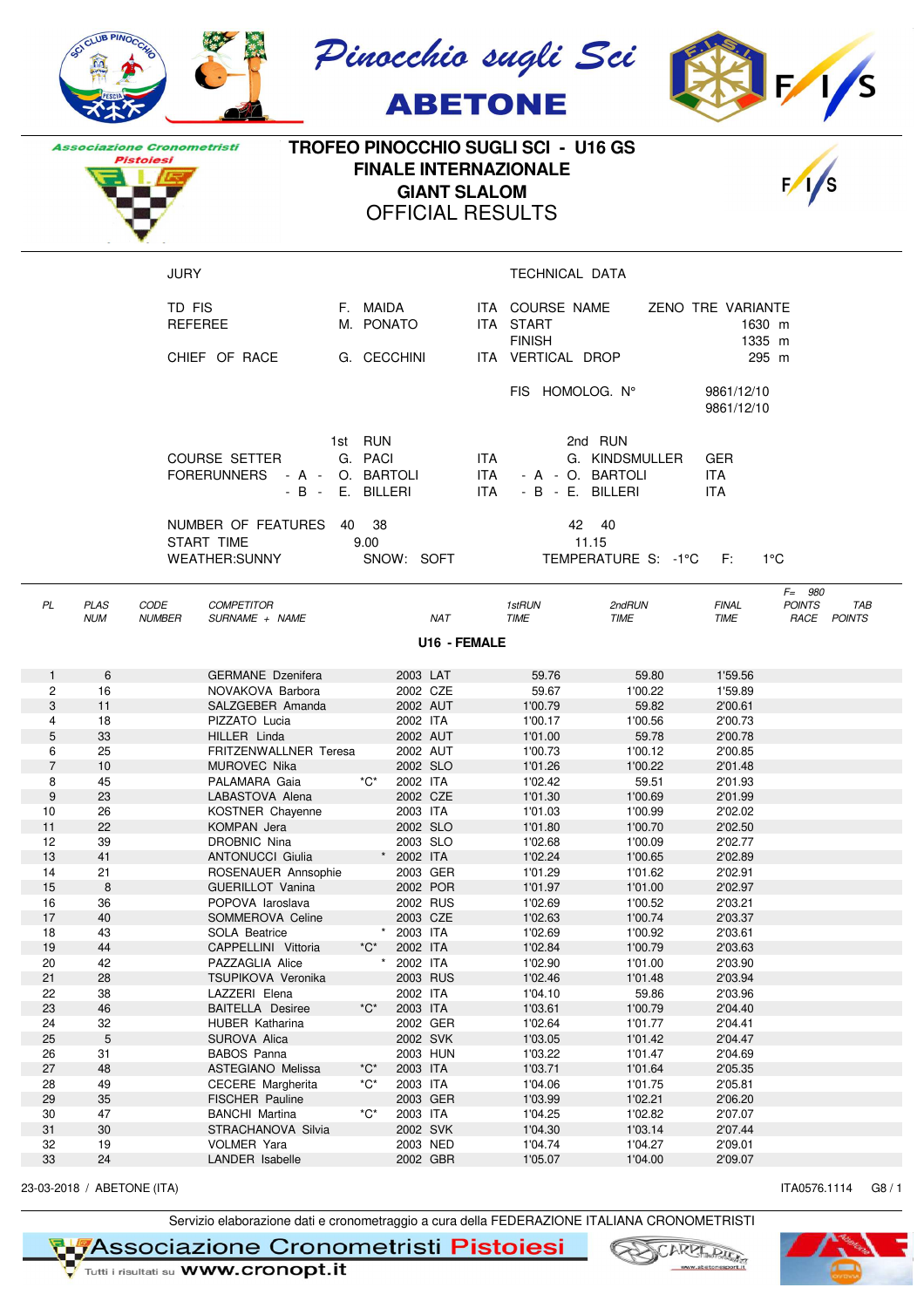







|    |                           |                              |                                     |         |                |          |              |                       |                       |                             | $F = 980$     |                           |
|----|---------------------------|------------------------------|-------------------------------------|---------|----------------|----------|--------------|-----------------------|-----------------------|-----------------------------|---------------|---------------------------|
| PL | <b>PLAS</b><br><b>NUM</b> | <b>CODE</b><br><b>NUMBER</b> | <b>COMPETITOR</b><br>SURNAME + NAME |         |                |          | <b>NAT</b>   | 1stRUN<br><b>TIME</b> | 2ndRUN<br><b>TIME</b> | <b>FINAL</b><br><b>TIME</b> | <b>POINTS</b> | <b>TAB</b><br>RACE POINTS |
|    |                           |                              |                                     |         |                |          | U16 - FEMALE |                       |                       |                             |               |                           |
|    |                           |                              |                                     |         |                |          |              |                       |                       |                             |               |                           |
| 34 | 4                         |                              | ZLATKOVA Julia                      |         |                | 2003 BUL |              | 1'04.42               | 1'05.41               | 2'09.83                     |               |                           |
| 35 | 12                        |                              | GAL Clara                           |         |                | 2002 FRA |              | 1'05.47               | 1'04.42               | 2'09.89                     |               |                           |
| 36 | $\mathbf{1}$              |                              | BROZ Lora                           |         |                |          | 2002 CRO     | 1'04.72               | 1'05.49               | 2'10.21                     |               |                           |
| 37 | 20                        |                              | <b>HAMALAINEN Minea</b>             |         |                | 2003 FIN |              | 1'05.82               | 1'04.79               | 2'10.61                     |               |                           |
| 38 | 37                        |                              | LILGOVA Sophia                      |         |                | 2002 SVK |              | 1'06.85               | 1'04.57               | 2'11.42                     |               |                           |
| 39 | 13                        |                              | <b>GORRINGE Giselle</b>             |         |                |          | 2003 GBR     | 1'05.88               | 1'05.72               | 2'11.60                     |               |                           |
| 40 | 9                         |                              | PYROZHKO Kateryna                   |         |                |          | 2002 UKR     | 1'07.06               | 1'05.49               | 2'12.55                     |               |                           |
| 41 | 29                        |                              | <b>TOTH Emese</b>                   |         |                |          | 2003 RUM     | 1'06.44               | 1'06.36               | 2'12.80                     |               |                           |
| 42 | $\overline{7}$            |                              | TRIFU Leona                         |         |                |          | 2003 RUM     | 1'07.24               | 1'07.44               | 2'14.68                     |               |                           |
| 43 | 34                        |                              | COPOS Petra                         |         |                |          | 2002 RUM     | 1'09.01               | 1'06.51               | 2'15.52                     |               |                           |
| 44 | 27                        |                              | GULIA Dariya                        |         |                |          | 2003 UKR     | 1'08.32               | 1'08.56               | 2'16.88                     |               |                           |
| 45 | $\overline{2}$            |                              | LYONS Gloria                        |         |                | 2002 IRL |              | 1'13.15               | 1'06.48               | 2'19.63                     |               |                           |
| 46 | 15                        |                              | PESIC Natalija                      |         |                | 2002 SRB |              | 1'09.29               | 1'10.57               | 2'19.86                     |               |                           |
|    |                           |                              |                                     |         |                |          |              |                       |                       |                             |               |                           |
|    |                           |                              | DID NOT START 1st RUN               |         | $\mathbf 0$    |          |              |                       |                       |                             |               |                           |
|    |                           |                              |                                     |         |                |          |              |                       |                       |                             |               |                           |
|    |                           |                              | DID NOT FINISH 1st RUN              |         | $\mathbf{1}$   |          |              |                       |                       |                             |               |                           |
|    |                           |                              |                                     |         |                |          |              |                       |                       |                             |               |                           |
|    | 14                        |                              | MINAEVA Anastasija                  |         |                |          | 2002 RUS     |                       |                       |                             |               |                           |
|    |                           |                              |                                     |         |                |          |              |                       |                       |                             |               |                           |
|    |                           |                              | <b>DISQUALIFIED</b>                 | 1st RUN | $\mathbf 0$    |          |              |                       |                       |                             |               |                           |
|    |                           |                              |                                     |         |                |          |              |                       |                       |                             |               |                           |
|    |                           |                              | DID NOT START 2nd RUN               |         | $\overline{1}$ |          |              |                       |                       |                             |               |                           |
|    |                           |                              |                                     |         |                |          |              |                       |                       |                             |               |                           |
|    | 17                        |                              | <b>KURTANIDZE Nino</b>              |         |                |          | 2002 GEO     |                       |                       |                             |               |                           |
|    |                           |                              |                                     |         |                |          |              |                       |                       |                             |               |                           |
|    |                           |                              | DID NOT FINISH 2nd RUN              |         | $\overline{1}$ |          |              |                       |                       |                             |               |                           |
|    |                           |                              |                                     |         |                |          |              |                       |                       |                             |               |                           |
|    | 3                         |                              | <b>TOTH Zita</b>                    |         |                |          | 2002 HUN     |                       |                       |                             |               |                           |
|    |                           |                              |                                     |         |                |          |              |                       |                       |                             |               |                           |
|    |                           |                              | <b>DISQUALIFIED</b>                 | 2nd RUN | $\mathbf 0$    |          |              |                       |                       |                             |               |                           |

The Technical Delegate F. MAIDA (ITA)

23-03-2018 / ABETONE (ITA) ITA0576.1114 G8 / 2

Servizio elaborazione dati e cronometraggio a cura della FEDERAZIONE ITALIANA CRONOMETRISTI

**T Metal Secondia Secondia 21010 Cronometristi Pistoiesi**<br>The Tunti i risultati su **www.cronopt.it** 





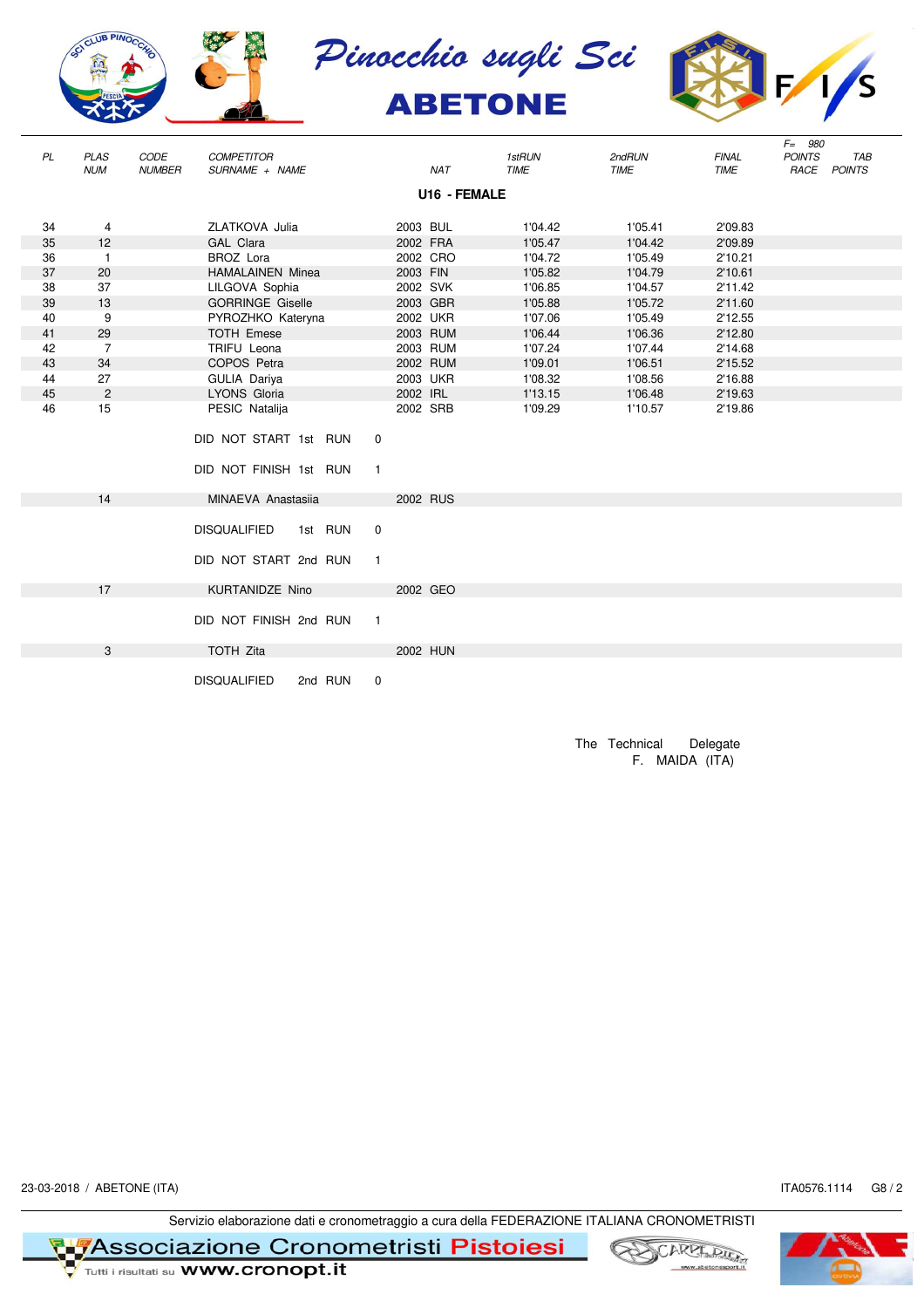





**Associazione Cronometristi Pistoiesi** 

## **TROFEO PINOCCHIO SUGLI SCI - U16 GS FINALE INTERNAZIONALE GIANT SLALOM** OFFICIAL RESULTS

JURY **TECHNICAL DATA** 



| TD FIS<br><b>REFEREE</b><br>CHIEF OF RACE                | MAIDA<br>E.<br>M. PONATO<br>G. CECCHINI                                  | ITA COURSE NAME<br>ITA START<br><b>FINISH</b><br>VERTICAL DROP<br>ITA I                   | ZENO TRE VARIANTE<br>1630 m<br>1335 m<br>295 m |
|----------------------------------------------------------|--------------------------------------------------------------------------|-------------------------------------------------------------------------------------------|------------------------------------------------|
|                                                          |                                                                          | HOMOLOG. N°<br>FIS -                                                                      | 9861/12/10<br>9861/12/10                       |
| <b>COURSE SETTER</b><br><b>FORERUNNERS</b>               | <b>RUN</b><br>1st -<br>G. PACI<br>- A - O. BARTOLI<br>$-B - E$ . BILLERI | 2nd RUN<br>ITA.<br>G. KINDSMULLER<br>ITA.<br>- A - O. BARTOLI<br>ITA.<br>$-B - F$ BILLERL | <b>GER</b><br><b>ITA</b><br><b>ITA</b>         |
| NUMBER OF FEATURES<br>START TIME<br><b>WEATHER:SUNNY</b> | 38<br>40<br>9.00<br>SNOW:<br><b>SOFT</b>                                 | 42<br>-40<br>11.15<br>TEMPERATURE S: -1°C                                                 | E:<br>1°C                                      |

| PL | PLAS       | <b>CODE</b>   | <b>COMPETITOR</b>        |            | 1stRUN      | 2ndRUN      | <b>FINAL</b> | 980<br>$F=$<br><b>POINTS</b> | <b>TAB</b>    |  |
|----|------------|---------------|--------------------------|------------|-------------|-------------|--------------|------------------------------|---------------|--|
|    | <b>NUM</b> | <b>NUMBER</b> | <b>NAME</b><br>SURNAME - | <b>NAT</b> | <b>TIME</b> | <b>TIME</b> | <b>TIME</b>  | RACE                         | <b>POINTS</b> |  |
|    |            |               |                          | U16 - MALE |             |             |              |                              |               |  |

| $\mathbf{1}$   | 50  | SEIDLER Ralph            |                          | 2002 AUT | 59.21   | 1'00.32 | 1'59.53 |  |
|----------------|-----|--------------------------|--------------------------|----------|---------|---------|---------|--|
| 2              | 57  | KRIZAJ Martin            |                          | 2002 SLO | 1'00.32 | 59.58   | 1'59.90 |  |
| 3              | 77  | <b>ROHRMOSER Lucas</b>   |                          | 2002 AUT | 59.97   | 1'00.13 | 2'00.10 |  |
| 4              | 56  | ABRUZZESE Marco          |                          | 2002 ITA | 1'00.62 | 59.75   | 2'00.37 |  |
| 5              | 108 | DEL BELLO Alessandro     | *B*                      | 2002 ITA | 1'01.18 | 59.60   | 2'00.78 |  |
| 6              | 54  | PIROZZI Nicolas          |                          | 2002 CHI | 1'00.50 | 1'00.60 | 2'01.10 |  |
| $\overline{7}$ | 98  | SARACCO Edoardo          |                          | 2003 ITA | 1'01.23 | 59.91   | 2'01.14 |  |
| 8              | 86  | SEPPI Davide             |                          | 2002 ITA | 1'01.24 | 1'00.30 | 2'01.54 |  |
| 9              | 55  | <b>SCHWARZ Maxmilian</b> |                          | 2002 GER | 1'00.73 | 1'01.95 | 2'02.68 |  |
| 10             | 95  | STOJANOVIC Rok           |                          | 2002 SLO | 1'02.21 | 1'00.50 | 2'02.71 |  |
| 11             | 87  | <b>AZNOH Rok</b>         |                          | 2002 SLO | 1'02.14 | 1'01.10 | 2'03.24 |  |
| 12             | 91  | PRAMSTALLER Kilian       |                          | 2002 AUT | 1'02.23 | 1'01.25 | 2'03.48 |  |
| 13             | 116 | PERATHONER Max           | $^{\star}C^{\star}$      | 2003 ITA | 1'02.41 | 1'01.09 | 2'03.50 |  |
| 14             | 102 | POPOV Nikolai            |                          | 2002 RUS | 1'02.45 | 1'01.11 | 2'03.56 |  |
| 15             | 117 | ZANELLA Tommaso          | $^{\ast}$ C $^{\ast}$    | 2003 ITA | 1'02.91 | 1'00.73 | 2'03.64 |  |
| 16             | 67  | LJUTIC Tvrtko            |                          | 2002 CRO | 1'02.27 | 1'01.52 | 2'03.79 |  |
| 17             | 109 | <b>MASNERI</b> Gabriel   | $\boldsymbol{B}^{\star}$ | 2003 ITA | 1'02.91 | 1'00.92 | 2'03.83 |  |
| 18             | 118 | RASOM Daniele            | $^{\star}C^{\star}$      | 2002 ITA | 1'02.58 | 1'01.33 | 2'03.91 |  |
| 19             | 105 | JONGE Ties De            |                          | 2002 NED | 1'03.33 | 1'01.13 | 2'04.46 |  |
| 20             | 70  | <b>KUBES David</b>       |                          | 2002 CZE | 1'02.99 | 1'01.48 | 2'04.47 |  |
| 21             | 110 | <b>BOCCACCI Matteo</b>   | $^{\ast}C^{\ast}$        | 2002 ITA | 1'03.39 | 1'01.34 | 2'04.73 |  |
| 22             | 76  | <b>CUKER Alex</b>        |                          | 2002 SVK | 1'03.06 | 1'02.16 | 2'05.22 |  |
| 23             | 71  | <b>KLEIN Vlacav</b>      |                          | 2002 SVK | 1'03.56 | 1'01.79 | 2'05.35 |  |
| 24             | 75  | <b>BEGOVIC Roko</b>      |                          | 2003 CRO | 1'03.52 | 1'01.93 | 2'05.45 |  |
| 25             | 60  | PINI Max                 |                          | 2002 GBR | 1'03.52 | 1'02.02 | 2'05.54 |  |
| 26             | 90  | <b>AMMAN Hannes</b>      |                          | 2002 GER | 1'03.60 | 1'02.62 | 2'06.22 |  |
| 27             | 78  | KOTLOVSKIY Vladimir      |                          | 2002 RUS | 1'03.93 | 1'02.33 | 2'06.26 |  |
| 28             | 111 | <b>BARBERA Corrado</b>   | $^{\star}C^{\star}$      | 2002 ITA | 1'04.27 | 1'02.14 | 2'06.41 |  |
| 29             | 114 | <b>COMPLOJ Matthias</b>  | $^{\star}C^{\star}$      | 2002 ITA | 1'03.61 | 1'02.83 | 2'06.44 |  |
| 30             | 115 | CLAUS Luca               | $^{\star}C^{\star}$      | 2002 ITA | 1'04.45 | 1'02.03 | 2'06.48 |  |
| 31             | 99  | KROUPA Stepan            |                          | 2003 CZE | 1'03.65 | 1'03.49 | 2'07.14 |  |
| 32             | 113 | SURINI Marco             | $^{\star}$ C $^{\star}$  | 2002 ITA | 1'02.53 | 1'05.00 | 2'07.53 |  |
| 33             | 119 | LANFRANCONI Lorenzo      | $^{\star}C^{\star}$      | 2002 ITA | 1'04.67 | 1'02.96 | 2'07.63 |  |
|                |     |                          |                          |          |         |         |         |  |

23-03-2018 / ABETONE (ITA) (38 / 1) 1740576.1114 G8 / 1

Servizio elaborazione dati e cronometraggio a cura della FEDERAZIONE ITALIANA CRONOMETRISTI

Associazione Cronometristi Pistoiesi